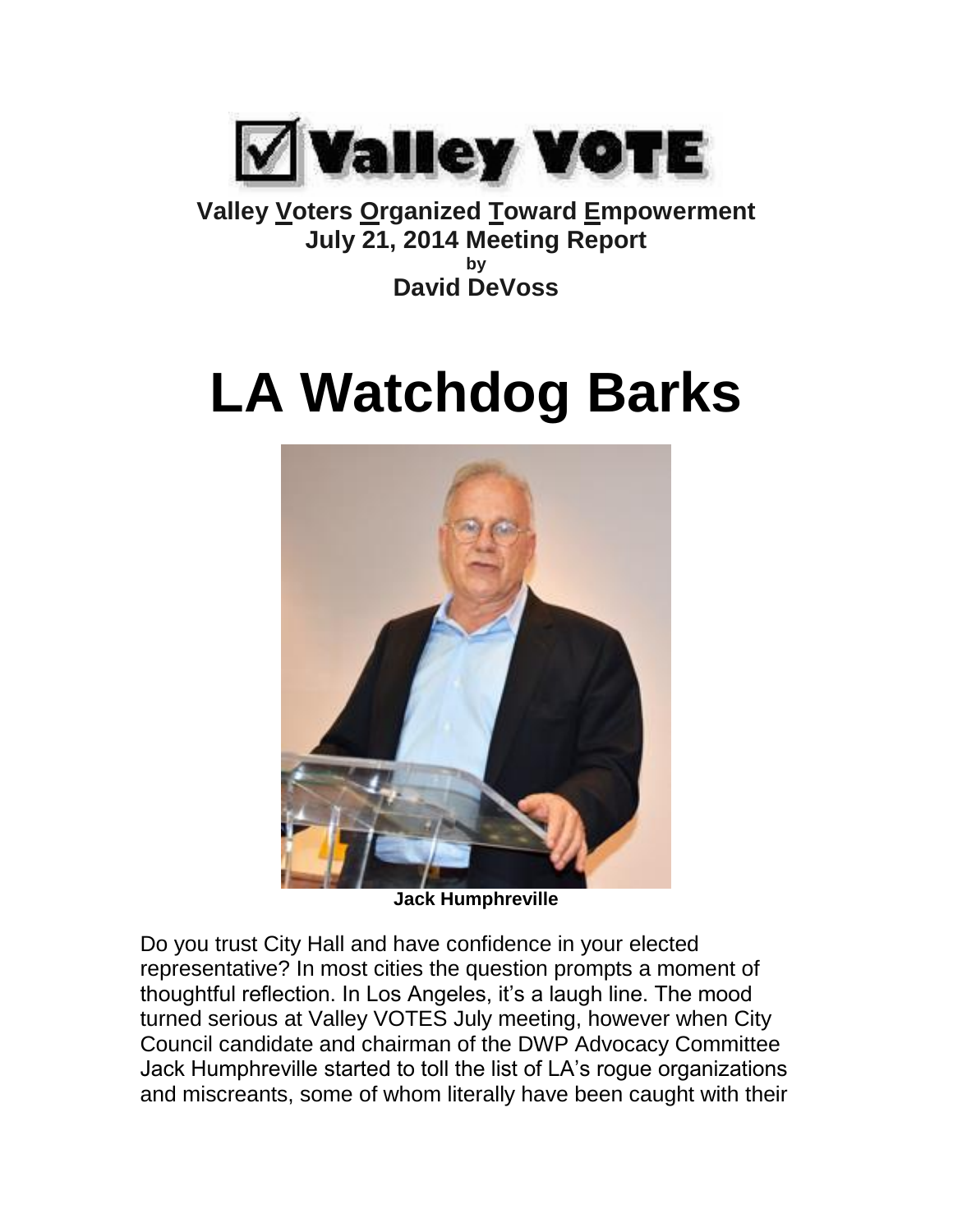pants down. DWP, LAX, Department of Building & Safety, Jose Huisar, Richard Alarcon, Jose Huiser again. "There's a lot of out of control development," Humphreville added. "And corporate giveaways. Why should the city give over \$50 million to Westfield Development when they're already assured a 20% return on their West Valley investment?"

Humphreville writes the "LA Watchdog" column for City Watch LA, a website covering local politics. Perhaps his most attention-worthy target of late is Brian D'Arcy, the leader of the DWP's IBEW union who, despite two adverse court rulings, still refuses to disclose what happened to \$40 million in taxpayer money intended for the union's Joint Training Institute and Joint Safety Institute. For a utility with \$4.5 billion in annual revenues \$40 million is pocket money unless it's money from your pocket. "Ten members of the City Council have taken contributions from D'Arcy and questions will be asked the next time they run for office. But the five people who haven't taken union money are worried, too, since they fear D'Arcy will finance their competition."

Humphreville doubts the \$40 million was stolen. He speculates that instead of being used for worker training and safety education the funds went to keep some of the 2,000 DWP employees laid off in 2002 on the payroll. Union dues lost by staff reductions probably were recouped by money intended for safety training.

Humphreville is encouraged by the fact that the new DWP general manager, Marcie Edwards (who appeared before Valley VOTE in May) " is an industry professional not a political hack," but running a \$4 billion utility with 10,000 people will not be easy. City councilmen use the DWP as a cookie jar, tasking it to install lighting and irrigation systems in their district. The cost adds up since DWP salaries are 35% above the city norm. Mayor Eric Garcetti, city controller Ron Galperin and city attorney Michael Feuer have asked DWP to conduct a benchmarking study to compare its expenses without utilities in the region. It is not a request on which the IBEW is expected to quickly act.

Humphreville believes LA should adopt a "Live Within Our Means" charter amendment that could help the city eventually meet its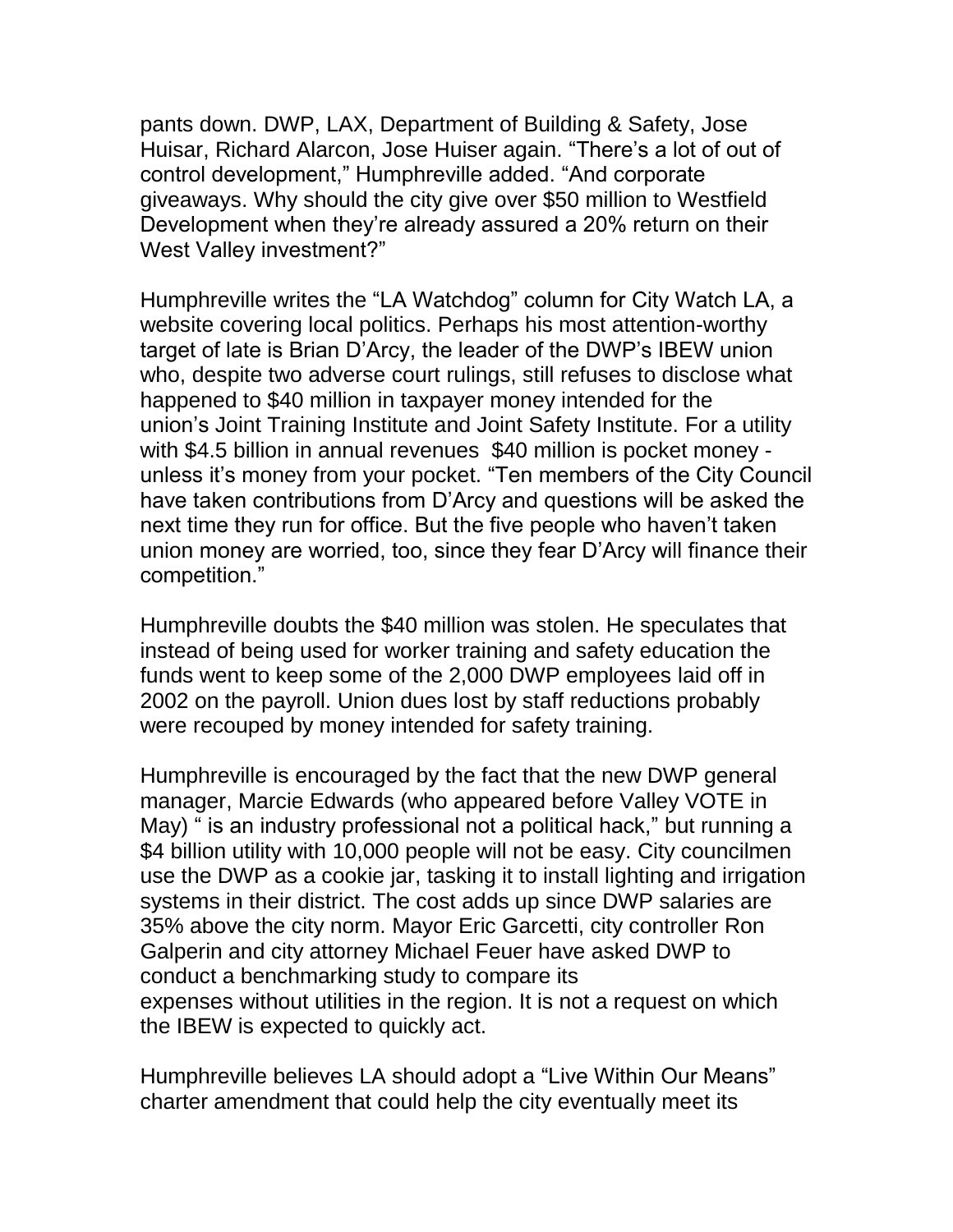unfunded liabilities. At present the city owes its pension system, needs money for street repairs and sidewalks. City Hall refuses to deal with these issues. Because of fiduciary malfeasance in the past, LA's recent attempts to promote bonds have met with skepticism. A charter amendment could force city leaders to adopt more responsible policies.

## Mental Health Hookup



Before Ronald Reagan became governor in 1967, California was No. 1 in nation in terms of mental health treatment. Today it ranks to No. 47. This disturbing trend troubles Barbara Wilson, a Valencia resident and advocate for the mentally impaired. "Today," she notes, "Los Angeles has only 14 psychiatric beds for every 100,000 people, the same ratio that existed in 1850. Los Angeles, a city with the highest number of homeless military veterans in the nation, is not a good place to be mentally ill. "The largest mental health facility in the county is the men's central jail," Wilson says.The decision to close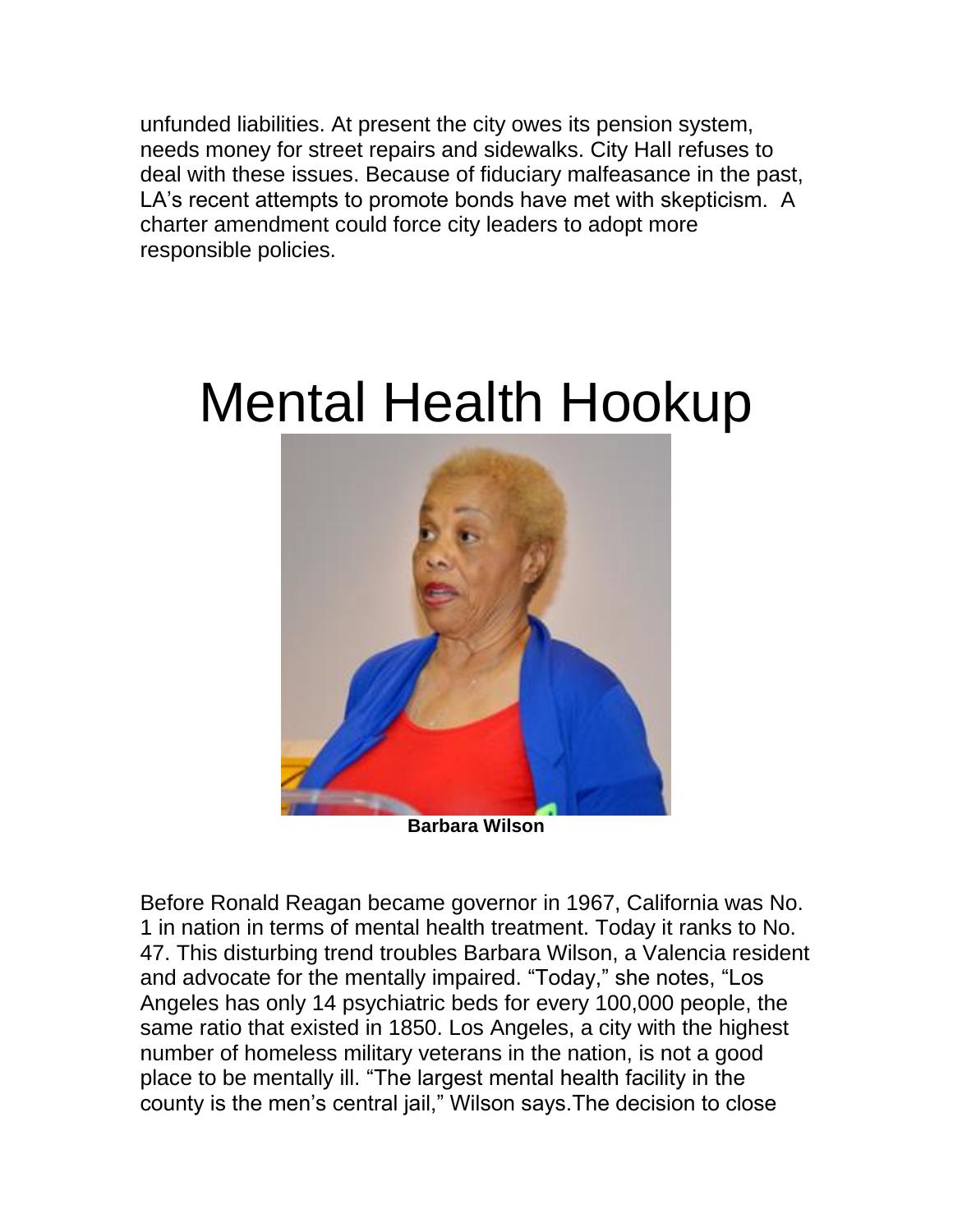the Camarillo State Hospital was based on cost savings, but in most respects forcing mentally impaired non criminals into the county jail costs more.

Passed in 2012, Prop 63 provides for new services only. It can't be used for existing mental health services, which endured 20 years of cuts. This means that instead of air conditioning an existing facility and entirely new facility must be built in order to have it air conditioned. Wilson's organization, Mental Health Hookup (www.mentalhealthhookup.com) assists relatives seeking care for an unstable person by locating legal services, housing and community mental health treatment.

## **Vic Viereck on Real Estate**

The Los Angeles City Council is proceeding with an unwise plan to grant exclusive franchises for waste hauling from commercial properties.

The Exclusive Waste Proposal has faces a diverse group of community and business opponents. I am a board member of the Apartment Association of Greater Los Angeles, which primarily represents mom and pop apartment owners. The average ownership is no more than nine units. They are all opposed to the exclusive waste franchise proposal. I was also on the Greater Valley Glen (Neighborhood) Council, which voted to oppose the exclusive waste franchise proposal. Most of the neighborhood councils involved in the Valley Alliance of Neighborhood Councils oppose the proposal. I am a member of the Universal City North Hollywood Chamber of Commerce and the United Chambers of Commerce. Both organizations represent many small businesses, and are strongly OPPOSED to the Exclusive Waste Hauling program. Valley VOTE, of which I am a long time member, also opposes it. While including the environmental needs in trash collection, the County of Los Angeles is not including the job killing Franchise Exclusion.

The disastrous faults included in the proposal would create the following problems: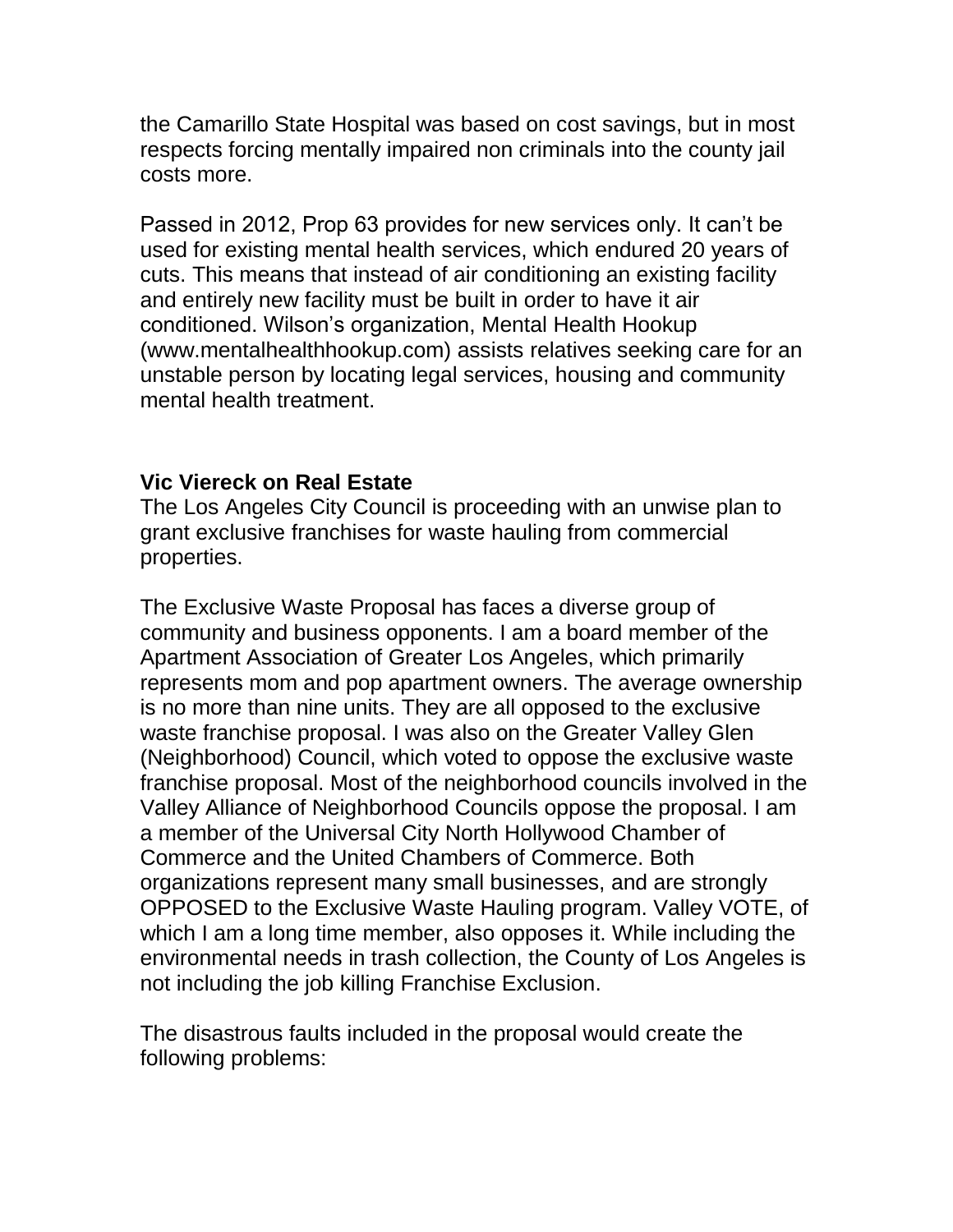1. It would grow the city's already horrendous anti-business image.

2. Destroy about 120 existing waste haulers, and eliminate all of their jobs.

3. The image would prevent many other businesses from entering Los Angeles.

4. Keeping other businesses from Los Angeles will prevent job growth and will prevent property and sales tax revenue growth, by much more than the Franchise fees that are planned, and would reduce state income tax revenue.

5. If larger trucks are included, their weight will create significant new street damage that will require expensive street repair work**.**

6. Apartment owners will be penalized for tenants' failure to recycle. The City Council's RSO eliminates any control apartment owners would have when a tenant breaks such a law. The consequences would be devastating.

Community members, recognizing the potential damage to the economy are now promoting a ballot initiative to REPEAL the Exclusive Waste Franchise proposal.

## **Denny Schneider on LAWA**

"Century Crunch" will begin Friday, July 25 at 6 A.M. and will cause delays into and out of LAX. The good news is that the Crenshaw-LAX line is going to be built. It will also be forerunner of what traffic will be like as LAX meets its target planned expansion rate of passenger travelers by diverting existing traffic into the two Sepulveda north and south entrances for

LAX. See [http://www.metro.net/projects/crenshaw\\_corridor/webmast](http://www.metro.net/projects/crenshaw_corridor/webmasters-spread-word-crenshawlax/) [ers-spread-word-crenshawlax/.](http://www.metro.net/projects/crenshaw_corridor/webmasters-spread-word-crenshawlax/)

There are no local road improvements, the train and bus routes are not improved, and nominal terminal improvements in the Central